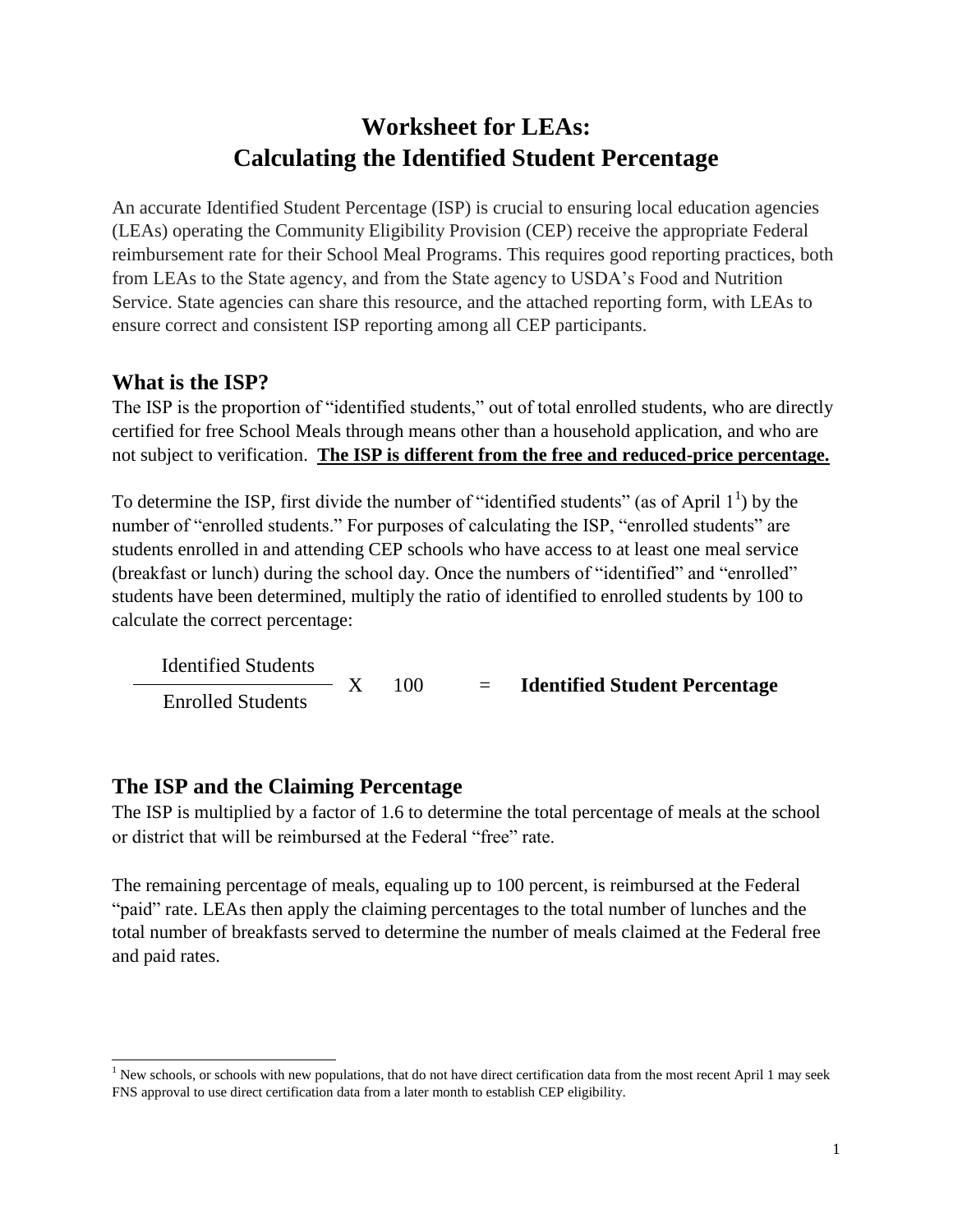#### S**ource Documentation Review**

The State agency certification documentation review must include obtaining the lists or counts of all identified and enrolled students used to derive the ISP.

For initial ISP reviews, the State agency has the option to follow the process laid out in the *Administrative Review Manual* (Section IX, Special Provision Options, Community Eligibility Provision Module, On-Site Review Activities, step 2). Provided that all Certification and Benefit Issuance Review requirements outlined in the *Manual* are met, then the results of the initial review may be counted towards that portion of the following administrative review. Initial reviews may only be used at a later time if the same certification data originally reviewed is still being used by the LEA as the basis for claiming when the administrative review is conducted. State agencies must still complete the other components of the CEP Administrative Review process, including verifying that claiming percentages are properly applied to claims from the review period and month of the on-site review.

When submitting the form included on the following pages, LEAs should include source documentation confirming the identified student numbers for schools, or groups of schools, electing CEP. Source documentation may include direct certification lists, lists of homeless students, lists of migrant students, etc., and should also include confirmation of total enrollment numbers. Approved source documentation options are included on the following pages.

## **Additional Information**

To be eligible to participate in CEP, a school or district must have an ISP of at least 40 percent, without rounding (e.g., an ISP of 39.98 does not meet the threshold). The 40 percent ISP may be determined by an individual school, group of schools or an entire school district. This allows some schools with an ISP below 40 percent to participate as long as the group ISP is at least 40 percent.

The form should be filled out as follows:

- **Individual School:** Include identified student numbers and source documentation only for the participating school. The "enrolled student" number should only include students enrolled at the participating school.
- **Group of Schools:** Include identified student numbers and source documentation for all schools included in the group. The "enrolled student" number should be the sum of the number of students enrolled at all schools included in the group.
- **District-Wide:** Include identified student numbers and source documentation for all schools in the district. The "enrolled student" number should be the sum of the number of students at each school in the district.

*\*The ISP Calculation Worksheet, included on the following pages, includes step-by-step instructions LEAs may use to ensure consistent and accurate reporting.\*\**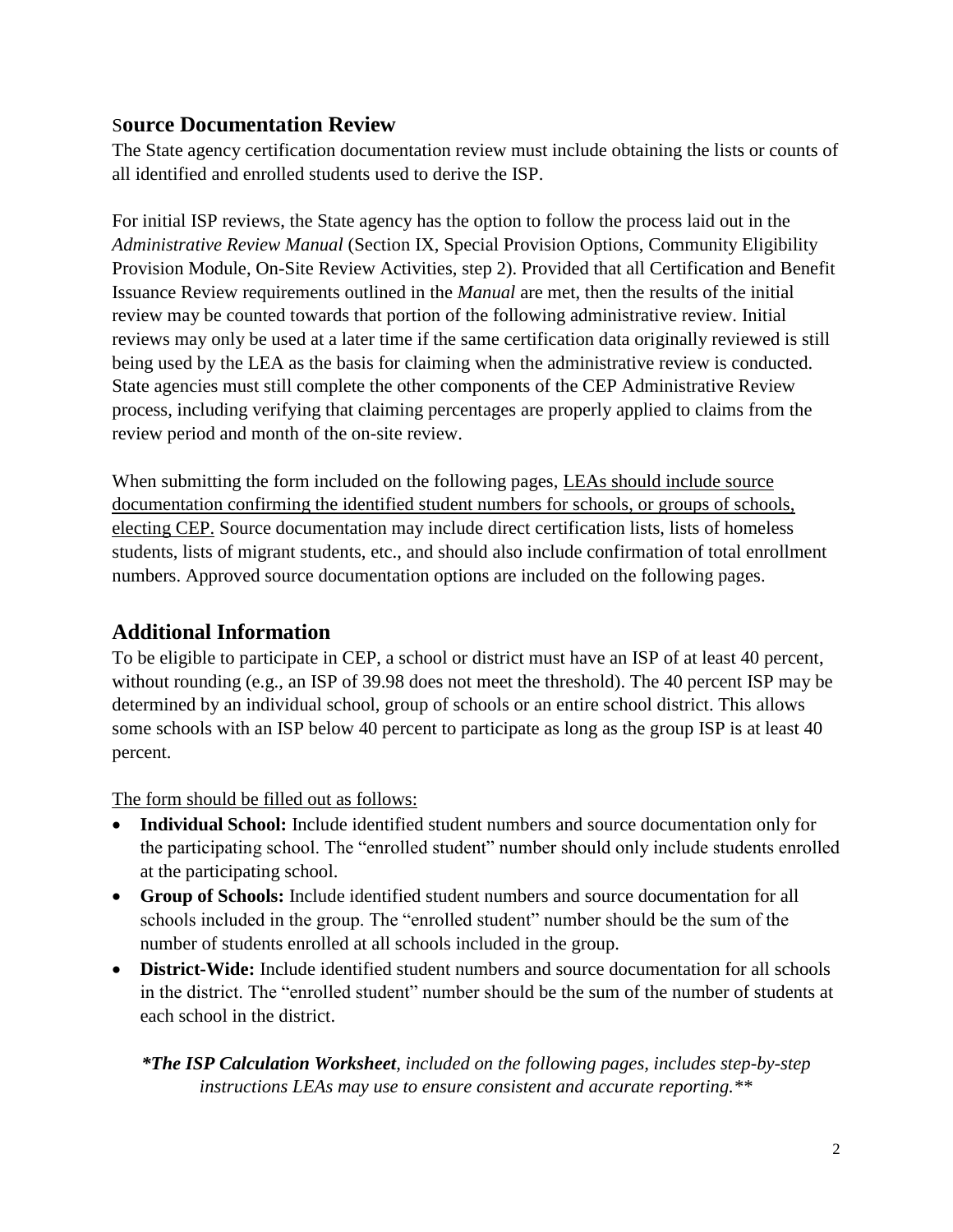# **ISP Calculation Worksheet for LEAs**

| <b>STEP 1:</b> Calculate the Number of Identified Students |
|------------------------------------------------------------|
|------------------------------------------------------------|

| <b>Identified</b><br><b>Student Status</b>                                                                       | <b>Required Source Documentation</b><br>*Attach when submitting this form.*                                                                                                                                                                                                                                                                                                                                                                                                               | # of<br><b>Students</b> |
|------------------------------------------------------------------------------------------------------------------|-------------------------------------------------------------------------------------------------------------------------------------------------------------------------------------------------------------------------------------------------------------------------------------------------------------------------------------------------------------------------------------------------------------------------------------------------------------------------------------------|-------------------------|
| <b>Supplemental</b><br><b>Nutrition</b><br><b>Assistance</b><br>Program<br>(SNAP)<br>recipient                   | Documentation including:<br>Names of children (or any household member) currently certified to<br>$\bullet$<br>receive SNAP benefits;<br>Statement certifying that the child is a member of a household where<br>$\bullet$<br>someone receives SNAP benefits;<br>At least one form of identifying information matching each SNAP-<br>$\bullet$<br>eligible child with a child attending a particular school;<br>The date; and<br>$\bullet$<br>The SNAP official's signature.<br>$\bullet$ |                         |
| <b>Temporary</b><br><b>Assistance for</b><br><b>Needy Families</b><br>(TANF)<br>recipient                        | Documentation including:<br>Names of children (or any household member) currently certified to<br>receive TANF benefits;<br>Statement certifying that each child is a member of a household where<br>$\bullet$<br>someone receives TANF benefits;<br>At least one form of identifying information matching each TANF-<br>$\bullet$<br>eligible child with a child attending a particular school;<br>The date; and<br>$\bullet$<br>The TANF official's signature.<br>$\bullet$             |                         |
| Food<br><b>Distribution</b><br><b>Program on</b><br><b>Indian</b><br><b>Reservations</b><br>(FDPIR)<br>recipient | Documentation including:<br>Names of children (or any household member) currently certified to<br>receive FDPIR benefits;<br>Statement certifying that each child is a member of a household where<br>$\bullet$<br>someone receives FDPIR benefits;<br>At least one form of identifying information matching each FDPIR-<br>$\bullet$<br>eligible child with a child attending a particular school;<br>The date; and<br>$\bullet$<br>The FDPIR official's signature.                      |                         |
| <b>Head Start or</b><br><b>Early Head</b><br><b>Start participant</b>                                            | Documentation may include:<br>A statement of a child's enrollment in Head Start or State funded pre-<br>kindergarten; or<br>A list of children enrolled in Head Start or State funded pre-kindergarten.<br>$\bullet$                                                                                                                                                                                                                                                                      |                         |
| Migrant child                                                                                                    | Documentation may include:<br>A dated list with each child's name and the signature of the Migrant<br>٠<br>Education Program (MEP) official or local educational liaison; or<br>A letter from an MEP official or local educational liaison confirming that<br>$\bullet$<br>a child currently meets the definition of migrant.                                                                                                                                                             |                         |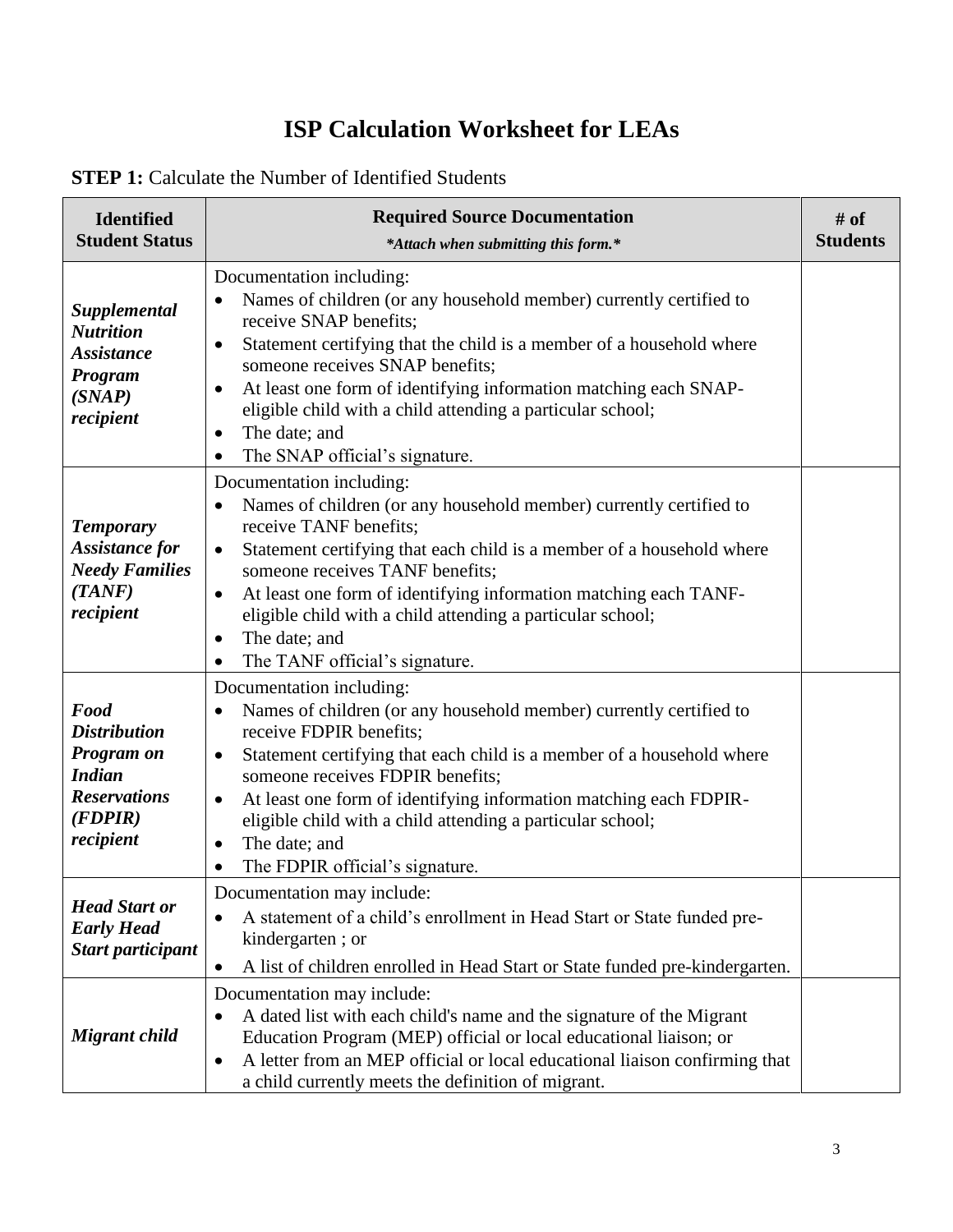| Runaway child                                                                                                     | Documentation verifying the child participates in a program under the<br>Runaway and Homeless Youth Act, including:<br>Child's name or a list of names of participating children;<br>$\bullet$<br>Effective dates; and<br>$\bullet$<br>Signature of the school district's homeless liaison or other designated<br>official.                                                                                                                                                                                                                                                                                                                                                                                           |  |  |  |
|-------------------------------------------------------------------------------------------------------------------|-----------------------------------------------------------------------------------------------------------------------------------------------------------------------------------------------------------------------------------------------------------------------------------------------------------------------------------------------------------------------------------------------------------------------------------------------------------------------------------------------------------------------------------------------------------------------------------------------------------------------------------------------------------------------------------------------------------------------|--|--|--|
| <b>Homeless child</b>                                                                                             | Documentation verifying the child participates in a program under the<br>Runaway and Homeless Youth Act, including:<br>Child's name or a list of names of participating children;<br>$\bullet$<br>Effective dates; and<br>$\bullet$<br>Signature of the school district's homeless liaison or other designated<br>officials.<br><b>OR</b><br>Documentation from the local education agency homeless liaison or an<br>official of the homeless shelter where the child resides, including:<br>Child's name or a list of names of residents;<br>$\bullet$<br>Effective dates; and<br>$\bullet$<br>Signature of the local education agency liaison or official of the<br>homeless shelter.                               |  |  |  |
| <b>Foster child</b><br>certified<br>through<br>means other<br>than an<br>application<br>Non-applicant<br>children | Documentation may include:<br>An electronic match directly indicating the status of the child as a foster<br>$\bullet$<br>child without further application;<br>A letter from the State or local welfare agency or court confirming the<br>$\bullet$<br>child's status as a foster child;<br>Documents from the welfare agency or court stating that the courts have<br>$\bullet$<br>taken legal custody of a child who has been placed in the foster care<br>system;<br>A list of children in foster care from the welfare agency or court; or<br>$\bullet$<br>An application that indicates the child's status as a foster child.<br>$\bullet$<br>When exercising this option, the school official must complete an |  |  |  |
| certified<br>through means<br>other than an<br>application                                                        | application on behalf of the child based on the best household size and<br>income information or Other Source Categorical Eligibility status known to<br>the official.                                                                                                                                                                                                                                                                                                                                                                                                                                                                                                                                                |  |  |  |
| <b>Medicaid</b><br><i>participants</i>                                                                            | Only if LEA is participating in Medicaid Direct Certification pilot and<br>participants meet 133 percent of the Federal poverty level.<br>Records that may be used to verify eligibility will depend upon State income<br>limits for these programs. [ <i>Example: If benefits under these programs are</i><br>awarded at income levels greater than 130% of the Federal Poverty<br>Guideline).]                                                                                                                                                                                                                                                                                                                      |  |  |  |

### **TOTAL NUMBER OF IDENTIFIED STUDENTS:**